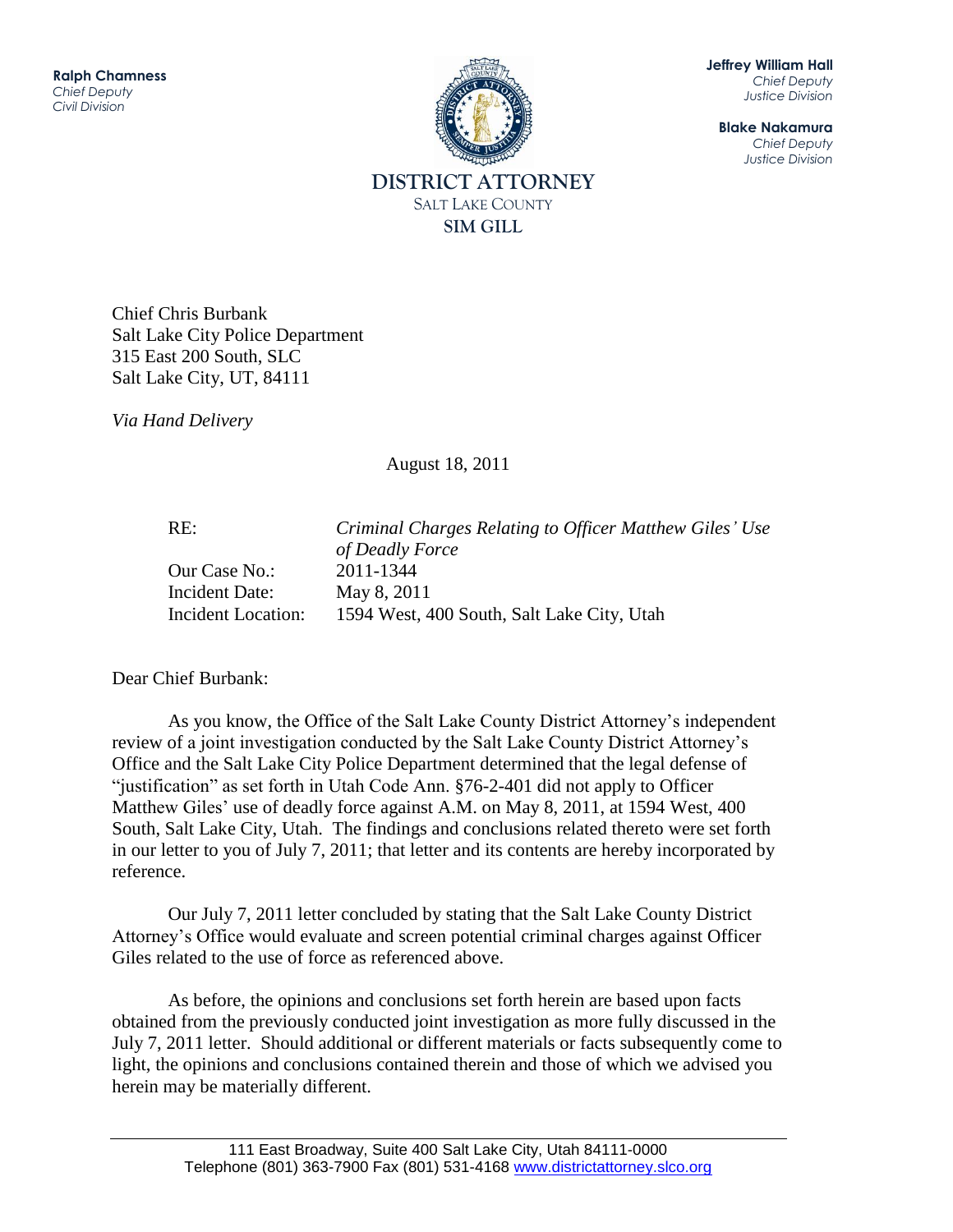$\overline{a}$ 

The Office of the District Attorney approaches each decision to charge someone with a crime with the great care and scrutiny. The standards and processes by which criminal charges are screened are substantially different from the standards and processes by which officer involved critical incidents are reviewed for justification. The standards and process we used to consider whether Officer Giles' use of deadly force was justified were set forth in our July 7, 2011 letter.

In general, the review of an officer involved critical incident ("OICI") results in one of several outcomes: the review may conclude that the officer was justified in his or her use of deadly force. When justified, the officer is entitled to the legal defense of "justification" as set forth in Utah Code Ann. §76-2-401. This legal defense absolves the actor of criminal responsibility and is a bar to prosecution. Accordingly, the Office conducts no further analysis to determine whether an officer ought to be charged with a crime resulting from the justified use of force.

When a review determines that the legal defense of justification is not afforded to the officer's use of deadly force, the District Attorney's office screens charges to determine whether, and if so which crimes may fit the facts of the OICI. When no crime can be clearly identified, the screening process is concluded, and the Office declines to file criminal charges. However, when a crime or crimes seem to apply to the facts, the screening process continues to analyze the quality of the evidence and the applicability of the facts to the elements of each identified criminal offense.

Our screening of potential criminal charges began by reviewing the facts established by the previous review, and ensuring we had enough facts to proceed with the screening process. Having established the facts of the case to a reasonable degree of certainty, we next considered whether and if so which Utah State statutes prohibited conduct described by the established facts. In applying the established facts to Utah State law, we considered a variety of criminal offenses, and considered whether, and if so to what degree we could establish each element of each potential offense.

Our review determined that there was probable cause<sup>1</sup> to believe that Officer Giles' use of force against A.M. likely violated Utah state criminal statutes. Our determination of probable cause considered only whether "some evidence" existed to prove each element of each potential offense under consideration. Our evaluation of probable cause did not consider whether and if so which potential legal or factual defense might mitigate the conduct or exculpate Officer Giles. Nor did our consideration of probable cause consider what factors a potential jury might consider, and whether a jury would likely believe the prosecution could prove each element of each offense to the unanimous satisfaction of all jurors and beyond a reasonable doubt.

<sup>&</sup>lt;sup>1</sup> Utah courts have held that a "probable cause" standard means "the prosecution must present sufficient evidence to support a reasonable belief that an offense has been committed and that the defendant committed it." *State v. Timmerman*, 2009 UT 58 ¶12, quoting *State v. Clark*, 2001 UT 9 ¶16; *see also*: *State v. Harker*, 2010 UT 56, ¶ 20, quoting *Virginia v. Moore*, 553 U.S. 164 (2008): probable cause is defined as "facts and circumstances within the officer's knowledge that are sufficient to warrant a prudent person, or one of reasonable caution, in believing... that the suspect has committed, is committing, or is about to commit an offense."